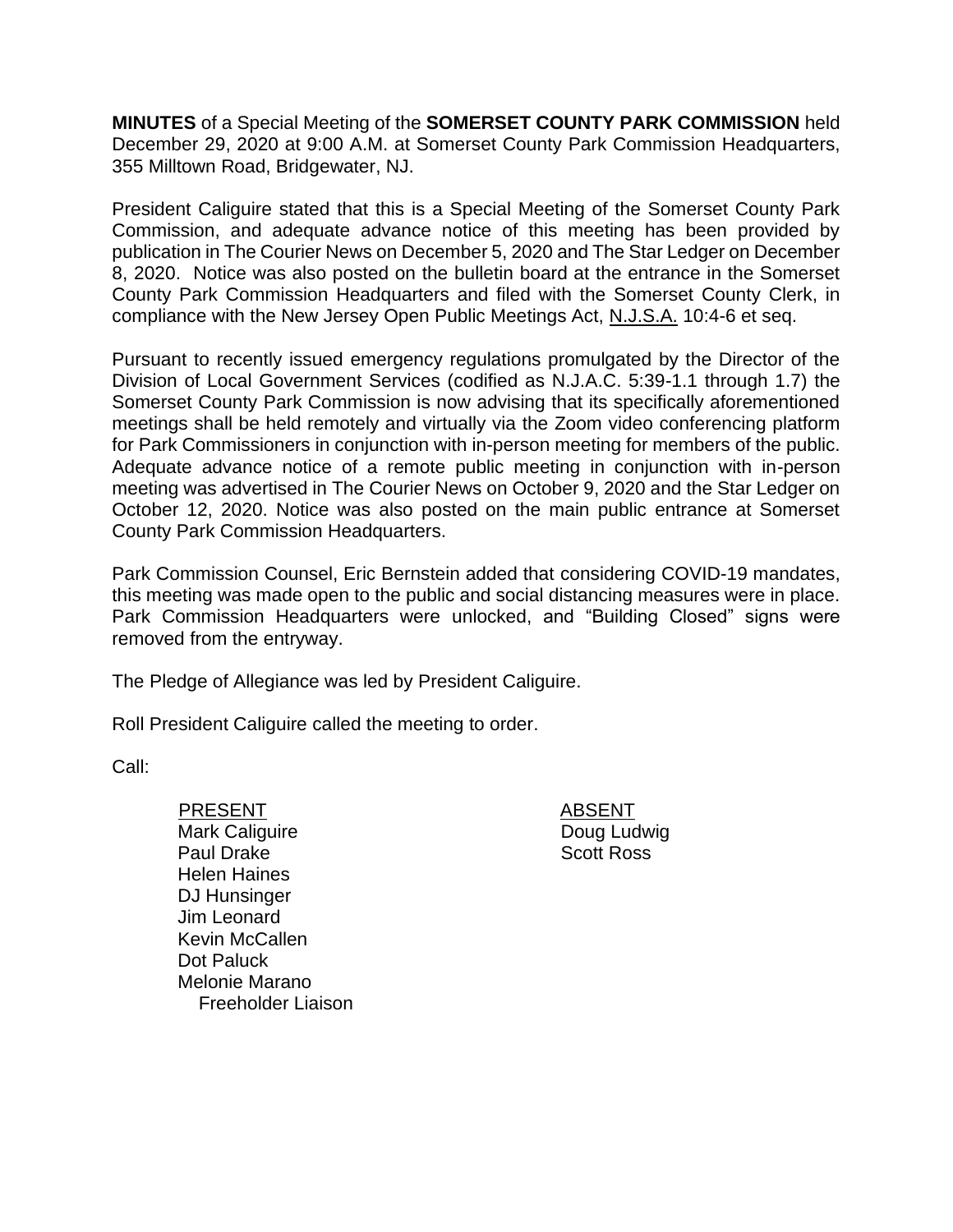Other staff members present were: Geoffrey Soriano, Secretary-Director Janine Erickson, Executive Assistant

Bob Ransone, Dep. Dir., Golf Ops. Cindie Sullivan, Asst. Director Donna Umgelter, Adm, HR

Also in attendance: Eric Bernstein, Legal Counsel.

Members from the public in attendance: Terry Heide, Gillette, NJ Robin Gehringer, Basking Ridge, NJ Jeane Stamey Whitmore, Merryville, NJ

## **OPEN MEETING FOR PUBLIC COMMENT**

Ms. Heide thanked the Park Commission and Freeholder Marano for their commitment to seek input from a knowledgeable consultant to address the future of the Lord Striling Stable in a slow and careful manner.

### **APPROVAL OF BILLS FOR PAYMENT**

The following resolutions were moved by Commissioner Hunsinger; seconded by Commissioner McCallen. YEAS: Commissioners Drake, Haines, Hunsinger, Leonard, McCallen, Paluck, and President Caliguire. NAYES: None. ABSENT: Commissioners Ludwig and Ross.

### **Resolution R20-295 –Transfer of Appropriations**

Resolution transfers appropriations from the Administration budget to the Horticulture budget to cover expenses.

### **Resolution R20-296 – Payment of Claims**

Resolution authorizing payment of claims in the amount of \$1,044,900.15 comprised of Claims in the amount of \$651,872.13 Other Expenses in the amount of \$31,149.13 and Salaries and Wages in the amount of \$361,878.69 for the period of December 10, 2020 through December 16, 2020.

### **Resolution R20-297 – Confirming Orders**

Resolution authorizes the payment of confirming orders totaling \$800.00.

### **Resolution R20-298 – Amending and Canceling Certification of Funds for Previously Awarded Contracts**

Resolution cancels and amends certification of funds for previously awarded contracts.

# **CONSENT AGENDA**

### **RESOLUTIONS**

The following resolutions were moved by Commissioner Haines; seconded by Commissioner Paluck. YEAS: Commissioners Drake, Haines, Hunsinger, Leonard, McCallen, Paluck, and President Caliguire. NAYES: None. ABSENT: Commissioners Ludwig and Ross.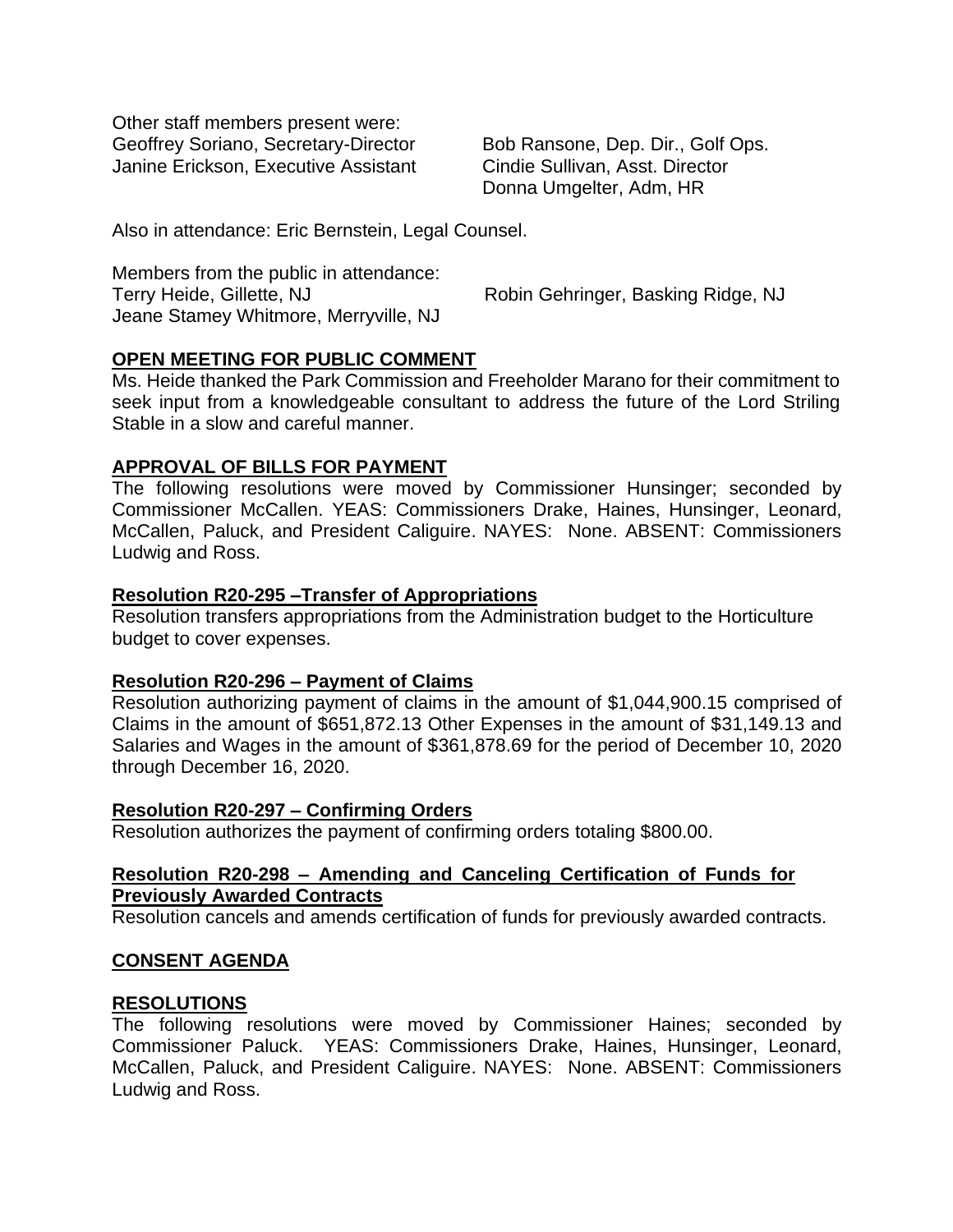## **Resolution R20-299 – Authorizing use of County Contract for Purchase of Lumber and Supplies**

Resolution authorizes purchases from Continental Hardware, Inc; Landscape Materials Inc.; and Madison Township Lumber & Supply Co. Inc.

#### **Resolution R20-300 – Authorizing use of County Contract for the Purchase of Split Rail Fence and Gates, Option A: With Installation, Option B: Without Installation**

Resolution authorizes purchases from Fox Fence Enterprises Inc. and WBE Fence Company Inc.

## **Resolution R20-301 – Authorizing use of County Contract for the Purchase of Commercial Toro Parts & Equipment Repairs**

Resolution authorizes purchases from Storr Tractor Co. and Cherry Valley Tractor Sales Inc.

# **Resolution R20-302 – Designating Custodians of Petty Cash**

Resolution designates the various custodians of petty cash for the Park Commission.

### **NEW BUSINESS**

President Caliguire appointed Commissioners Hunsinger, Paluck and McCallen to the Nominating Committee to recommend the President, Vice President and Secretary appointments for 2021.

President Caliguire praised Park Commission staff for doing a great job navigating the ever-changing environment this year. President Caliguire opined that he never envisioned being in the beneficial financial position that the Park Commission was able to achieve given the constraints of the pandemic and he is grateful for where we are today. President Caliguire offered kudos and best wishes to Commissioner Drake on his new position as County Commissioner in 2021. President Caliguire offered thanks and appreciation for the years of service given by Commissioner Leonard whose term as Park Commissioner expires at the end of the month. Commissioner Leonard stated that it has been an honor and a privilege to serve on the Park Commission. He was always impressed with the ability of Park Commission staff to step up when needed and to adapt to ever-changing conditions. President Caliguire wished Cindie Sullivan all the best in her future endeavors as she retires at the end of the month. President Caliguire added that many residents' lives are better for the service Cindie has given to the Park Commission. Cindie echoed the comments made by Commissioner Leonard regarding the amazing staff that makes things happen and gave thanks to the leadership from the County and the Commissioners.

Director Soriano stated that the Somerset County Park Foundation has graciously purchased face masks with the Park Commission logo for Park Commission staff, the Commissioners, and our Freeholder Liaison.